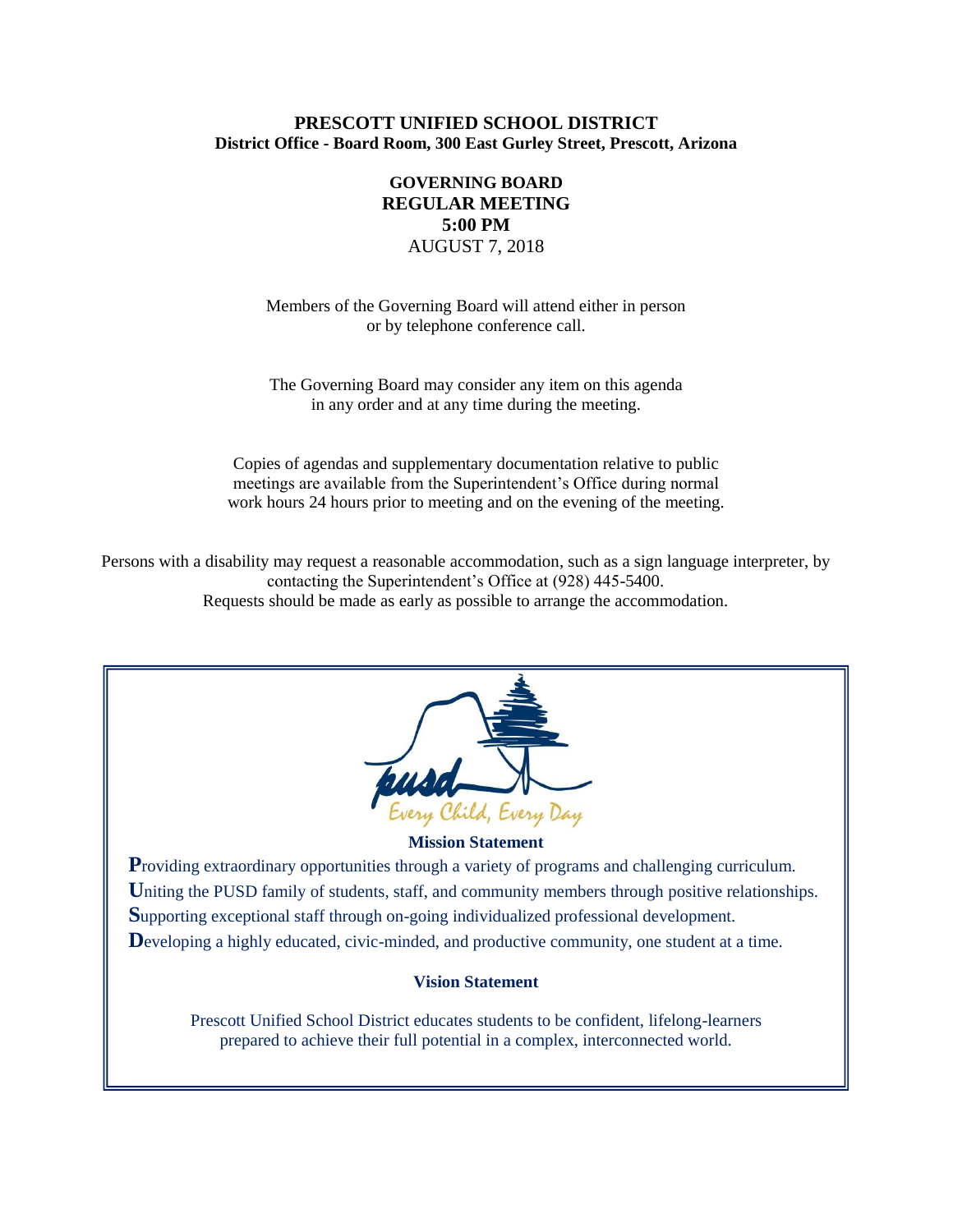# **AGENDA**

# 1. **CALL TO ORDER** - President John Mackin

# 2. **APPROVAL OF AGENDA** - President John Mackin

A. Consider approving the agenda as presented.

# 3. **OPENING CEREMONY**

- A. Welcome President John Mackin
- B. Pledge of Allegiance

# 4. **APPROVAL OF MINUTES**

A. Consider approving the minutes from the Governing Board Regular Study/Voting Session of July 10, 2018, and the Governing Board Special Meeting of July 31, 2018, as presented.

RELEVANT INFORMATION: Board policy requires approval of minutes.

Presenter: Mr. Joe Howard, Superintendent

# 5. **PRESENTATIONS**

- A. PAYP "Party in the Pines" presentation to PUSDEF
- B. Hannah's Heart

Presenter: Kelly Mattox

C. Instructional Minute

Presenter: Kelli Bradstreet, Director of Instructional Support

# 6. **INFORMATION ONLY ITEMS**

- A. Summary of Current Events
	- 1. Superintendent
		- a. Current Events, Celebrations, and Recognitions
		- b. August, 2018 PUSD Calendar of Events.
			- 1. http://www.prescottschools.com/calendars/
	- 2. Governing Board Members

# 7. **ACTION ITEMS**

A. **CONSENT AGENDA** - *All those items listed below may be enacted by one motion and approved as Consent Agenda items with or without discussion. However, any item may be removed from the Consent Agenda and considered separately if a Governing Board member so requests.*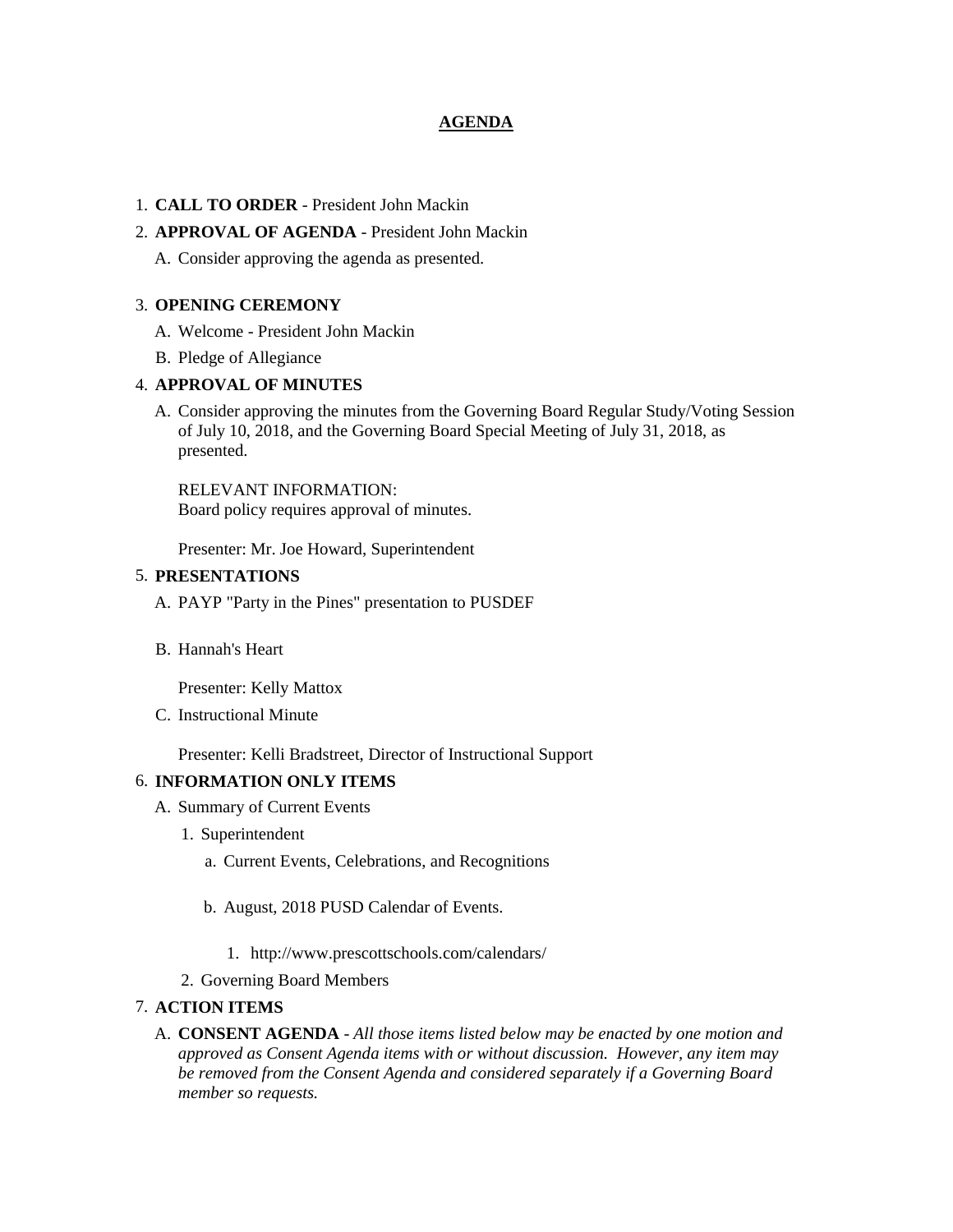*The resolutions included in the Consent Agenda have been posted in order to waive the reading of the body of the resolutions.* Consider approving the Consent Agenda as presented.

1. Consider approving the certified and classified personnel actions, as presented.

RELEVANT INFORMATION: A copy of the personnel report has been attached for review.

Presenter: Mrs. Christa Simmons, Director of Human Resources

2. Consider approving the donations, as presented.

RELEVANT INFORMATION: Board policy requires acceptance by the Governing Board of all donations. A copy of the donation report has been attached for review.

Presenter: Mr. Brian Moore, Chief Financial Officer

3. Consider ratifying the vouchers, as presented.

# RELEVANT INFORMATION:

Arizona Revised Statutes requires approval/ratification of all vouchers. A copy of the voucher report has been attached for review.

Presenter: Mr. Brian Moore, Chief Financial Officer

4. Consider approving the Student Activities Fund Statement of Receipts and Disbursements for June 2018, as presented.

RELEVANT INFORMATION: A copy of the report has been attached for review.

Presenter: Mr. Brian Moore, Chief Financial Officer

# B. STUDY AND VOTING SESSION

1. Consider approving an Intergovernmental Agreement between The City of Prescott and Prescott Unified School District for Services of School Resource Officers, as presented.

### RELEVANT INFORMATION:

A.R.S.§ 15-154 authorizes the District to place peace officers in its schools in accordance with an approved School Safety Program.

The District is required by A.R.S. § 15-341 and A.R.S. § 13-2911 to report to local law enforcement any suspected crimes against persons or property and any incidents that could potentially threaten the safety or security of pupils, teachers or administrators.

The District has identified funding to cover seventy-five percent (75%) of the total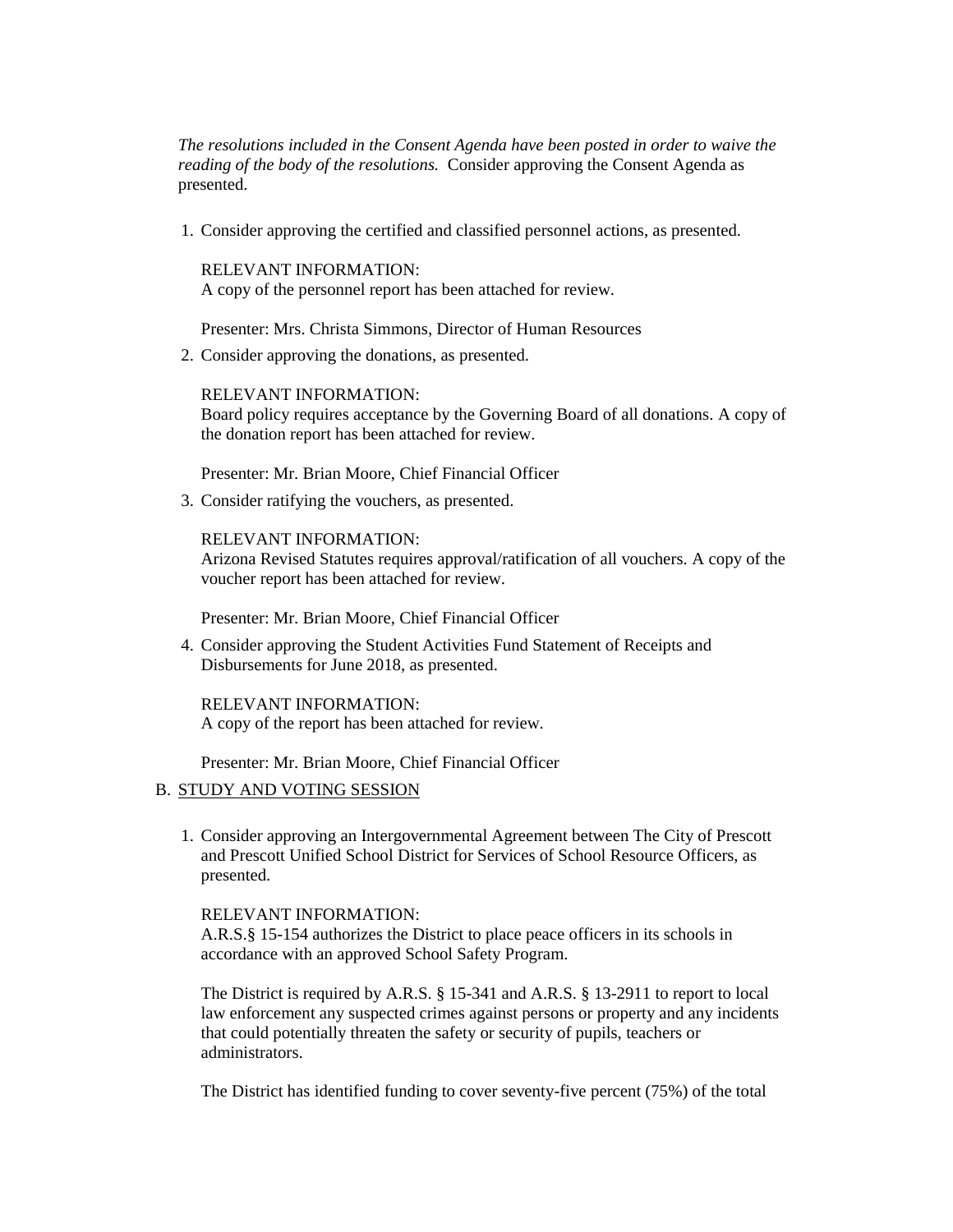cost for the City to provide one School Resource Officer to provide school resource officer services ("SRO Services") for Prescott High School,("PHS").

The City and the District desire to enter into an agreement whereby the City will identify a sworn, certified police officer to provide SRO Services at PHS during the 2018-2019 school year (the "School Year").

The District is authorized to enter into the Agreement pursuant to A.R.S. §§15-342 and 11-952. The City is authorized to enter into this Agreement pursuant to A.R.S. § 11-952.

Presenter: Mr. Joseph W. Howard, Superintendent

2. Consider approving a Memorandum of Understanding between Prescott Unified School District Education Foundation and Prescott Unified School District, as presented.

### RELEVANT INFORMATION:

Prescott Unified School District Education Foundation and Prescott Unified School District desire to formalize their relationship to achieve an efficient coordination between them to advance the District's public purposes and to foster the educational and cultural programs and services of the District.

A copy of the MOU is attached for review.

Presenter: Mr. Joseph W. Howard, Superintendent

3. Consider approving a Memorandum of Understanding between Prescott College and Prescott Unified School District with respect to the assignment of one AmeriCorps VISTA member, as presented.

#### RELEVANT INFORMATION:

This is a Memorandum of Understanding regarding the assignment of one AmeriCorps VISTA member within the district to perform services to strengthen and supplement efforts to eliminate poverty and poverty-related human, social and environmental problems, and increase community capacity as specified in the AmeriCorps VISTA Project application and work plans, through September 31, 2019. This MOU requires the district to contribute a total of \$10,000 to support the cost of the placement. The PUSD Board Members approved this cost at the PUSD Board meeting on May 1, 2018.

Presenter: Mr. Joseph W. Howard, Superintendent

4. Consider approving the employment through Yavapai College of a Federal Work Study (FWS) student as a reading tutor at the preschool or elementary levels, as presented.

### RELEVANT INFORMATION:

FWS is one type of federal financial aid that comprises a student's financial aid package. FWS funding allows Yavapai College to employ eligible students part time while they attend college at least half time. A requirement of the FWS program is to employ a reading tutor in a preschool or elementary school currently receiving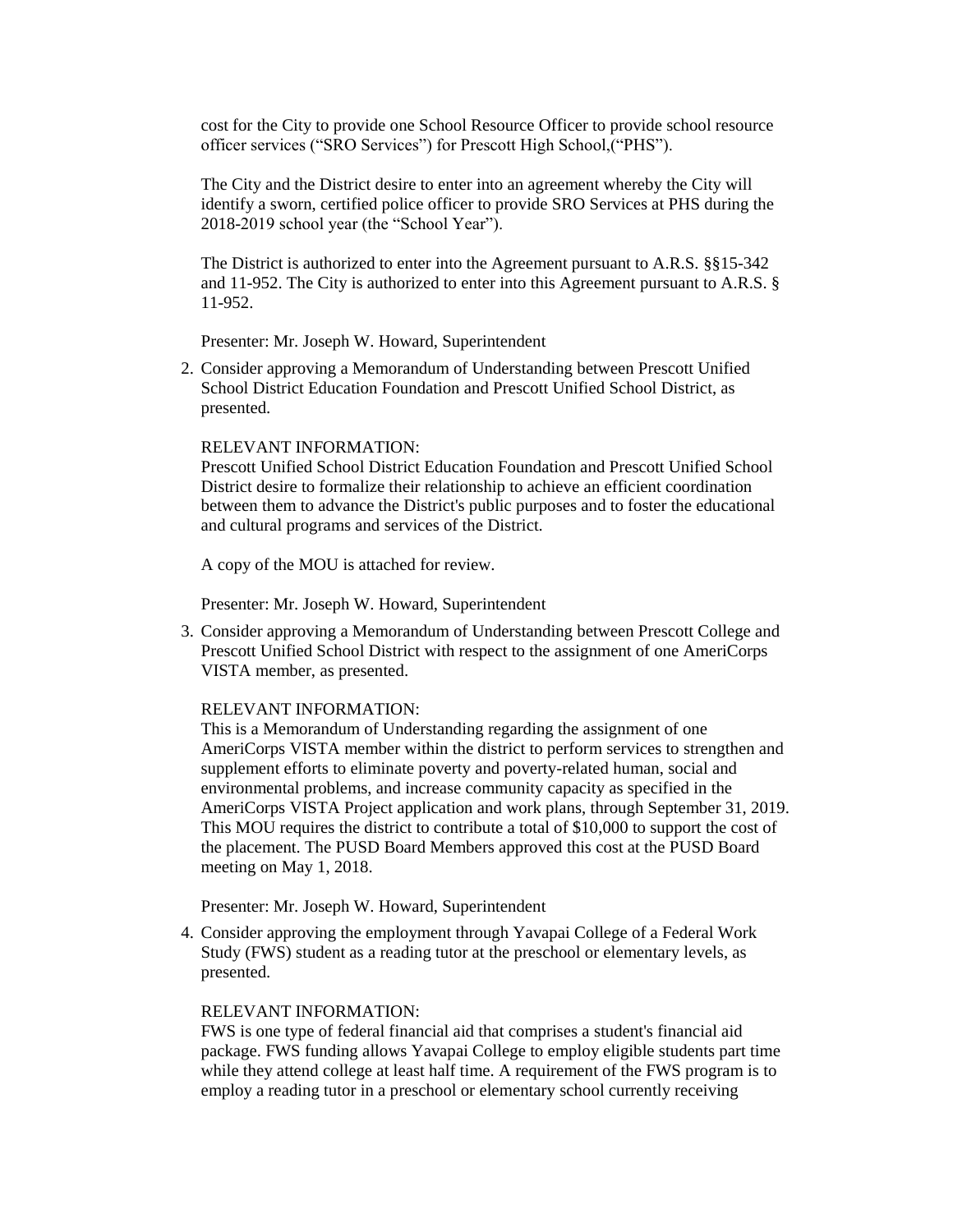funding through the Higher Education Act of 1965 (Title 1). Additionally the preschool or elementary school needs to be currently participating in a family literacy or reading literacy program (local, state, federal. ect.).

Applicants are employees of Yavapai College and paid 100% by Yavapai College. Students interested in this position would submit an employment application through Yavapai College's employment database. Applications would then be forwarded to the Organization Rep at PUSD (this could be the direct supervisor of the position) for review and interview process. Successful applicants are then processed through Yavapai College's onboarding process, which includes a background check.

Presenter: Mr. Joseph W. Howard, Superintendent

5. Consider approving an Incoming Loan Agreement between Smoki Museum of American Indian Art and Culture and Prescott Unified School District, as presented.

#### RELEVANT INFORMATION:

PUSD is in possession of two original Kate Cory paintings. PUSD wishes to loan both paintings to the Smoki Museum on a permanent loan.

Please see information about Kate Cory and the Loan Agreement attached.

Presenter: Mr. Joseph W. Howard, Superintendent

6. Consider approving the School Nurse Placement Salary Schedule 2018-2019, as presented.

#### RELEVANT INFORMATION:

Each year when a budget is approved, the Governing Board is asked to approve a percentage raise to the placement salary schedules. These percentages are carefully calculated so that our placement salary schedules are competitive, yet at the same time, do not create an issue where new staff comes in at a higher rate than existing staff with similar experience (leapfrogging.)

Presenter: Mr. Brian Moore, Chief Financial Officer

7. Consider approving Policy Services Advisory, Volume 30, Number 2 from June, 2018, regarding Policy Advisory Numbers 616 - 624, as presented.

### RELEVANT INFORMATION:

Governing Board BGB requires first and second readings of all proposed policy adoptions and approval by the Governing Board, **This is the second reading** of the proposed policies and the Board will be asked to adopt the policies after the second reading. Any Regulations and/or Exhibits have been attached for review and do not require Governing Board approval.

Policy Advisory No. 616 NEW.....................Policy DICA — Budget Format Policy Advisory No. 617............................. Policy DIE — Audits/Financial Monitoring Policy Advisory No. 618.................................Policy DJ — Purchasing Policy Advisory No. 619..............................Policy DJE — Bidding/Purchasing **Procedures**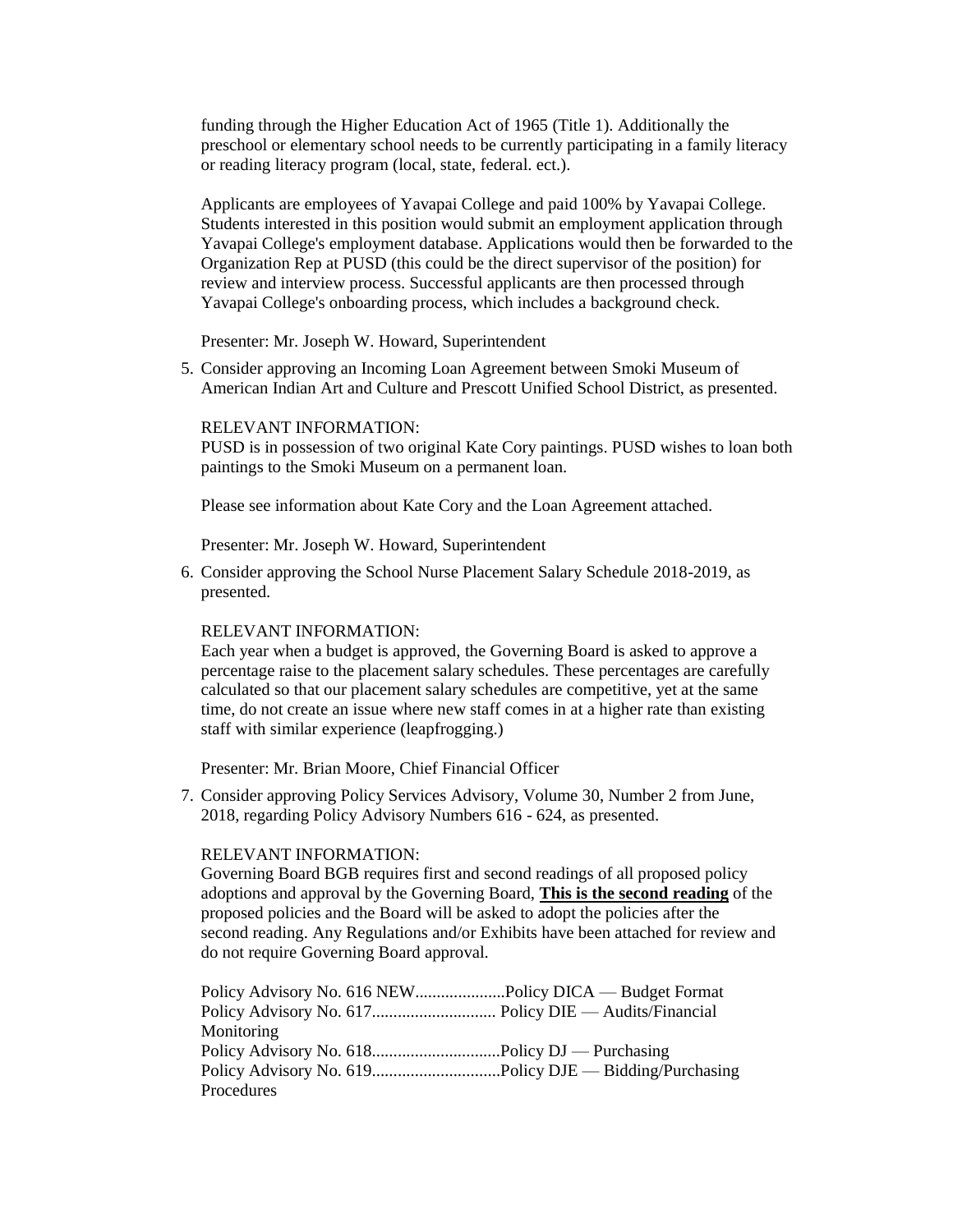Policy Advisory No. 620..............................Policy FEA — Educational Specifications for Construction Policy Advisory No. 621..............................Policy GBEAA - Staff Conflict of Interest Exhibit - GBEAA-E Policy Advisory No. 622...............................Regulation IHBA-RB - Special Instructional Programs nd Accommodations for Disabled Students Policy Advisory No. 623..............................Policy JFABB — Admission of Exchange and Foreign Students Policy Advisory No. 624...............................Policy JL — Student Wellness Regulations  $JL$  — RA and  $JL$  — RB

Presenter: Mr. Joseph W. Howard, Superintendent

8. Consider approving students recommended for early entrance into kindergarten for the 2018-2019 school year, as presented.

RELEVANT INFORMATION: The parents of 4 (four) additional children have requested early entrance into kindergarten. in accordance with Governing Board Policy JEB, Entrance Age Requirements, 4 (four) of the children have participated in early entrance screening using the Brigance Screening Tool. After completing Kindergarten screening, 1 child demonstrates academic, language, and motor skill readiness and is recommended for kindergarten. Screening results have been shared with the parents, building principals, and the Superintendent.

Presenter: Mrs. Mardi Read, Assistant Superintendent

9. Consider approving Sydney Seeley as the Student Representative to serve on the Governing Board for the 2018-2019 school year, as presented.

#### RELEVANT INFORMATION:

Every year students are interviewed by the Principal of Prescott High School, along with interested board members, to select a Student Representative to serve on the Governing Board to represent students, as well as giving the student perspective on the resolutions presented to the Governing Board.

Presenter: Mr. Joseph W. Howard, Superintendent

10. Consider electing a Delegate and Alternate Delegate to represent the Governing Board at the 2018 Delegate Assembly scheduled for September 8, 2018, as presented.

### RELEVANT INFORMATION:

The Arizona School Boards Association recommends representation from Arizona school district's Governing Boards at their Annual Delegate Assembly. The Delegate Assembly is scheduled for Saturday, September 8, 2018. Deadline for submitting the names of our Delegate and Alternate Delegate is August 28, 2018.

Presenter: Mr. Joseph W. Howard, Superintendent

## C. INFORMATION AND DISCUSSION ITEMS

1. Mr. Moore has prepared the FY 2019 School Board Summary Budget Report for your review.